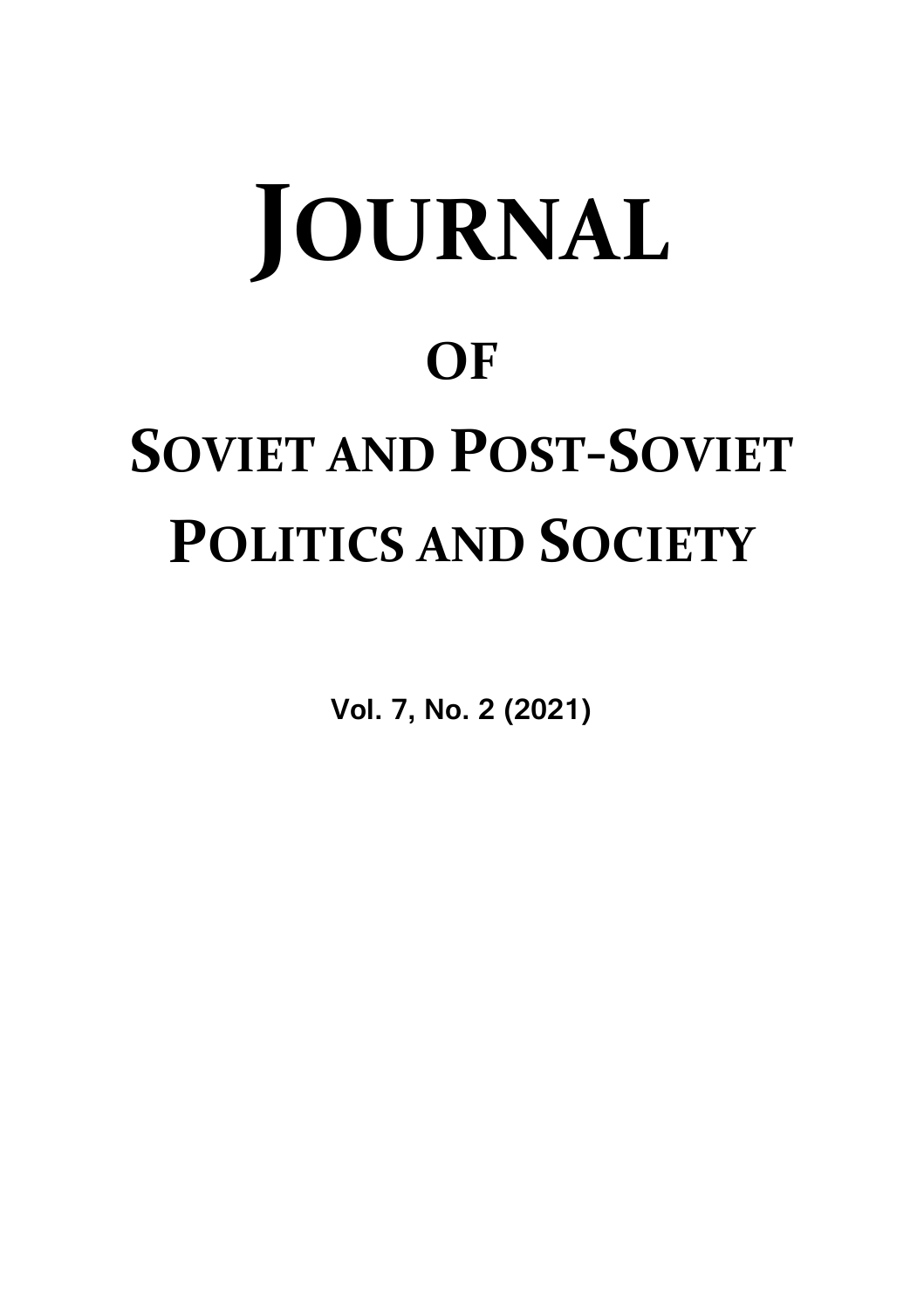Special Sections

## **Issues in the History and Memory of the OUN V**

## **A Debate on "Ustashism,"**

## **Generic Fascism, and the OUN II**

**JSPPS 7:2 (2021)**

GENERAL EDITOR AND ISSUE EDITOR-IN-CHIEF:

**Julie Fedor,** University of Melbourne

GUEST EDITORS:

**Andreas Umland,** Stockholm Centre for Eastern European Studies

**Yuliya Yurchuk**, Umeå University, Sweden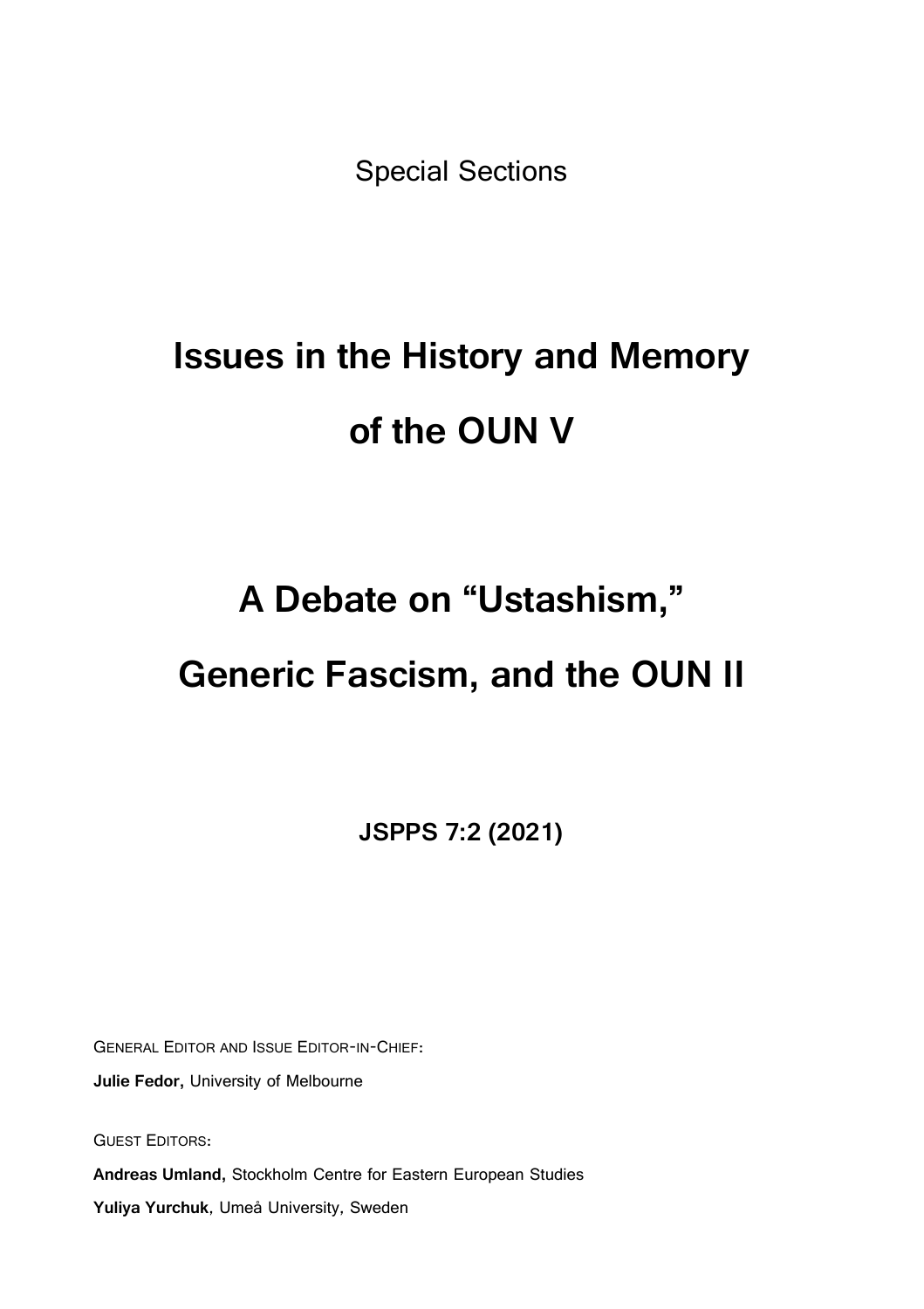#### **JSPPS EDITORIAL TEAM**

**Julie Fedor**, University of Melbourne (General Editor)

**Andriy Portnov**, European University Viadrina (Russian Language Editor) **Andreas Umland**, Stockholm Centre for Eastern European Studies (Consulting Editor)

#### **JSPPS ADVISORY BOARD**

Hannes Adomeit, College of Europe, Natolin Timofey Agarin, Queen's University, Belfast Mikhail Alexseev, San Diego State University, CA Catherine Andreyev, University of Oxford Anne Applebaum, The Legatum Institute, London Anders Åslund, Peterson Inst. for International Economics Margarita Balmaceda, Seton Hall University, NJ Harley Balzer, Georgetown University, DC John Barber, University of Cambridge Timm Beichelt, European University Viadrina, Frankfurt (Oder) Mark R. Beissinger, Princeton University, NJ Thomas Bohn, Justus Liebig University, Giessen Giovanna Brogi, University of Milan Paul Chaisty, University of Oxford Vitaly Chernetsky, University of Kansas, Lawrence Ariel Cohen, Institute for the Analysis of Global Security, MD Timothy J. Colton, Harvard University, MA Peter J.S. Duncan, University College London John B. Dunlop, Stanford University, CA Gerald M. Easter, Boston College, MA Alexander Etkind, European University Institute, Florence M. Steven Fish, University of California at Berkeley Gasan Gusejnov, Higher School of Economics, Moscow Nikolas K. Gvosdev, U.S. Naval War College, RI Michael Hagemeister, Ruhr University, Bochum Stephen E. Hanson, College of William & Mary, VA Olexiy Haran, Kyiv-Mohyla Academy Nicolas Hayoz, University of Fribourg Andreas Heinemann-Grüder, University of Bonn Stephen Hutchings, University of Manchester, UK Stefani Hoffman, The Hebrew University of Jerusalem Mikhail Ilyin, Higher School of Economics, Moscow Wilfried Jilge, University of Basel Markku Kangaspuro, University of Helsinki Adrian Karatnycky, Atlantic Council, New York Andrei Kazantsev, MGIMO, Moscow

Jeffrey Kopstein, University of Toronto Hrant Kostanyan, Centre for European Policy Studies Paul Kubicek, Oakland University, MI Walter Laqueur, Georgetown University, DC Marlene Laruelle, George Washington University, DC Carol Leonard, Higher School of Economics, Moscow Leonid Luks, The Catholic University of Eichstaett-Ingolstadt Luke March, University of Edinburgh Mykhailo Minakov, Kyiv-Mohyla Academy Olga Onuch, University of Manchester<br>Mitchell Orenstein, Northeastern University, MA Nikolay Petrov, Higher School of Economics, Moscow Andriy Portnov, Humboldt University, Berlin Serhii Plokhii, Harvard University, MA Alina Polyakova, Atlantic Council, DC Maria Popova, McGill University, Montreal Alex Pravda, University of Oxford Mykola Riabchuk, Ukrainian Academy of Sciences, Kyiv Per Anders Rudling, Lund University Ellen Rutten, University of Amsterdam Jutta Scherrer, École des Hautes Études en Sciences Sociales Dieter Segert, University of Vienna Anton Shekhovtsov, The Legatum Institute, London Oxana Shevel, Tufts University, MA Stephen Shulman, Southern Illinois University, Carbondale Valerie Sperling, Clark University, MA Susan Stewart, SWP, Berlin<br>Lisa M. Sundstrom, University of British Columbia Mark Tauger, West Virginia University, Morgantown Vera Tolz-Zilitinkevic, University of Manchester Amir Weiner, Stanford University Sarah Whitmore, Oxford Brookes University, UK Andrew Wilson, University College London Christian Wipperfürth, DGAP, Berlin Andreas Wittkowsky, ZIF, Berlin Jan Zielonka, University of Oxford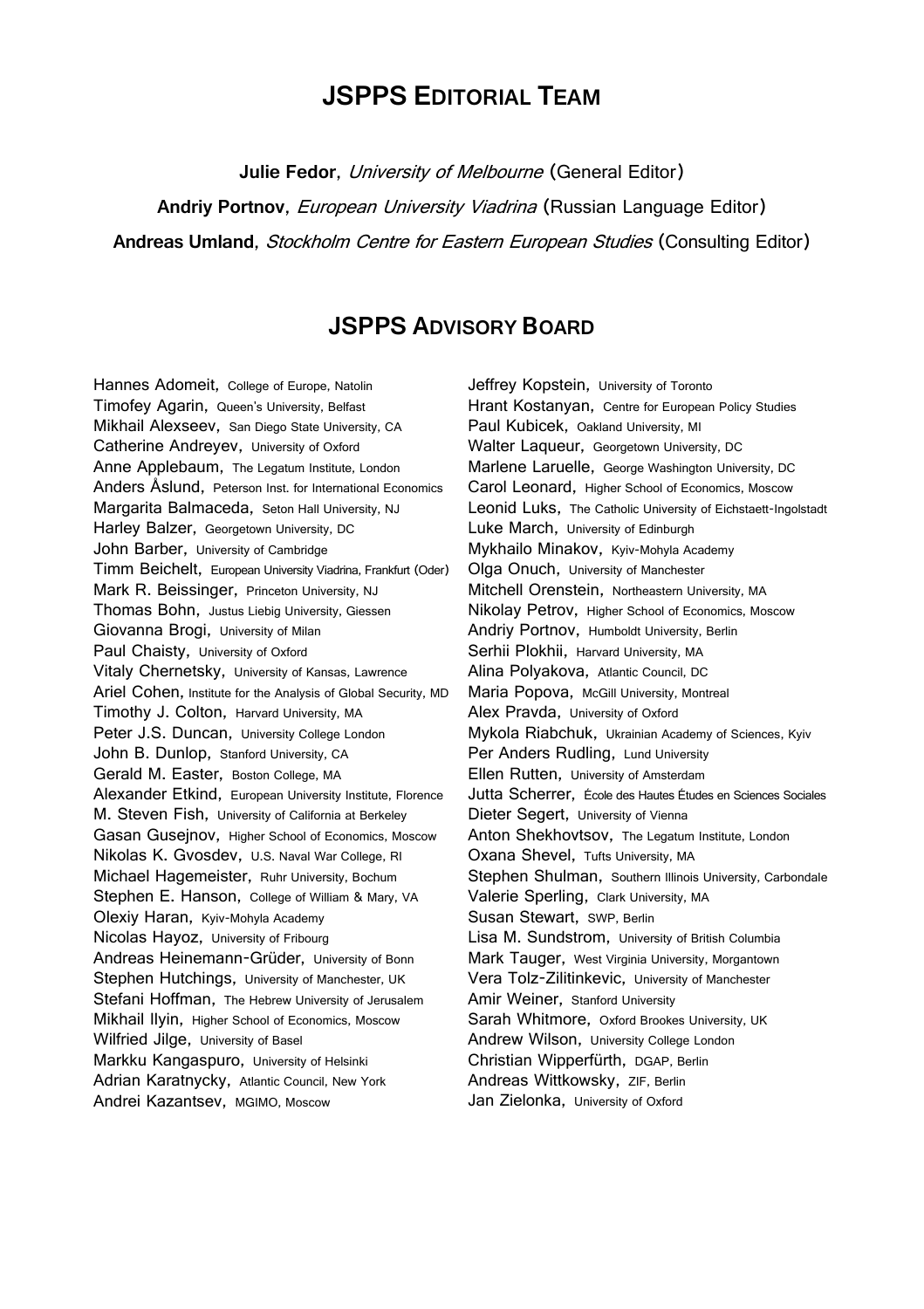#### **Bibliographic information published by the Deutsche Nationalbibliothek**

The Deutsche Nationalbibliothek lists this publication in the Deutsche Nationalbibliografie; detailed bibliographic data are available on the Internet at http://dnb.dnb.de.

#### **Bibliografische Information der Deutschen Nationalbibliothek**

Die Deutsche Nationalbibliothek verzeichnet diese Publikation in der Deutschen Nationalbibliografie; detaillierte bibliografische Daten sind im Internet über http://dnb.d-nb.de abrufbar.

Cover picture: A Parade of the "Ukrainian Army". © copyright 2021 by Omer Bartov

#### **Journal of Soviet and Post-Soviet Politics and Society Vol. 7, No. 2 (2021)**

Stuttgart: *ibidem*-Verlag / *ibidem* Press

Erscheinungsweise: halbjährlich / Frequency: biannual

ISSN 2364-5334

#### **Ordering Information:**

PRINT: Subscription (two copies per year): € 58.00 / year (+ S&H: € 6.00 / year within Germany, € 10.00 / year international). The subscription can be canceled at any time.

Single copy or back issue:  $\in$  34.00 / copy (+ S&H:  $\in$  3.00 within Germany,  $\in$  4.50 international).

E-BOOK: Individual copy or back issue: € 19.99 / copy. Available via amazon.com or google.books.

For further information please visit www.jspps.eu

#### © *ibidem*-Verlag / *ibidem* Press

#### Stuttgart, Germany 2022

#### Alle Rechte vorbehalten

Das Werk einschließlich aller seiner Teile ist urheberrechtlich geschützt. Jede Verwertung außerhalb der engen Grenzen des Urheberrechtsgesetzes ist ohne Zustimmung des Verlages unzulässig und strafbar. Dies gilt insbesondere für Vervielfältigungen, Übersetzungen, Mikroverfilmungen und elektronische Speicherformen sowie die Einspeicherung und Verarbeitung in elektronischen Systemen.

#### All rights reserved

No part of this publication may be reproduced, stored in or introduced into a retrieval system, or transmitted, in any form, or by any means (electronical, mechanical, photocopying, recording or otherwise) without the prior written permission of the publisher.

Any person who performs any unauthorized act in relation to this publication may be liable to criminal prosecution and civil claims for damages.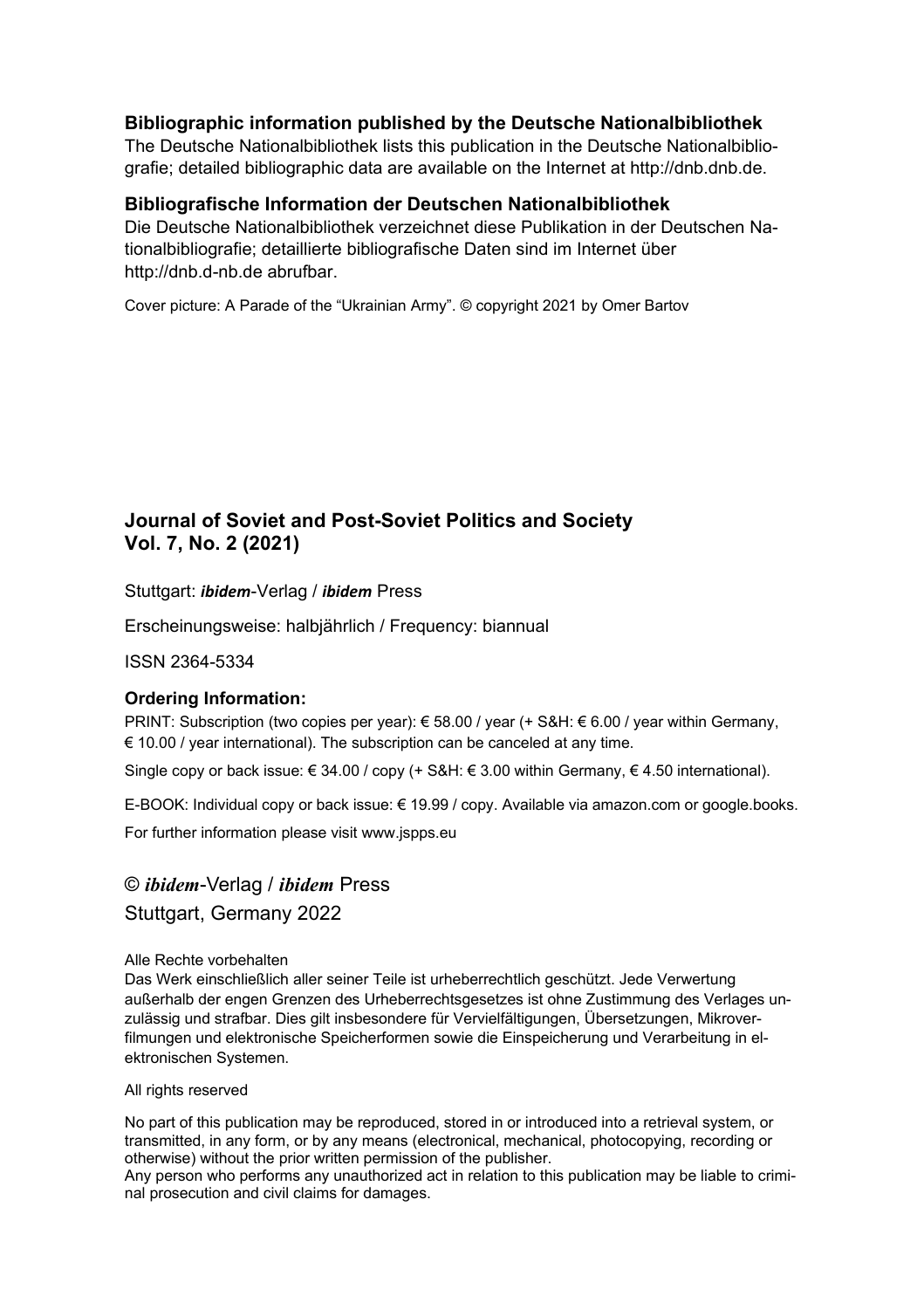### **Ukrainian Nationalism, Ustashism, and Fascism: The Subject-Matter and Context of the Discussion**

Serhiy Kvit

#### **What Is the Debate About?**

In an attempt to avoid the mechanical identification with fascism of nationalist movements in stateless nations—primarily Ukrainians, Croats, and Slovaks, who did not create their own states in the wake of World War I and the collapse of the Austro-Hungarian, Ottoman, and Russian empires—Oleksandr Zaitsev has proposed a new term, "ustashism" (after the "Ustaša"—the Croatian Revolutionary Organization, UHRO). Zaitsev specifically states that the Organization of Ukrainian Nationalists (OUN) was not a fascist organization by nature. Rather, he contends that the OUN belongs to a category of political movements and corresponding ideologies that may be characterized as "revolutionary integral nationalism developing under conditions of perceived foreign oppression, and using violence for the purpose of national liberation and the creation of an independent authoritarian state."1

The concept of "integral nationalism" dates back to the monarchical political organization *Action française*, founded by Charles Maurras in 1899. Incidentally, this was the same year that Mykola Mikhnovs'kyi authored *Independent Ukraine*, initially delivered as a public speech in Poltava and Kharkiv, and then published as a brochure in L'viv in 1900.<sup>2</sup> Maurras and Mikhnovs'kyi

<sup>1</sup> Oleksandr Zaitsev, "Fascism or Ustashism? Ukrainian Integral Nationalism in Comparative Perspective, 1920s-1930s*," Communist and Post-Communist Studies* 48, nos. 2-3 (2015): 183–93, 184. 2 Mykola Mikhnovs'kyi, *Samostiina Ukraina* (Vyd. Kosevycha, 1900).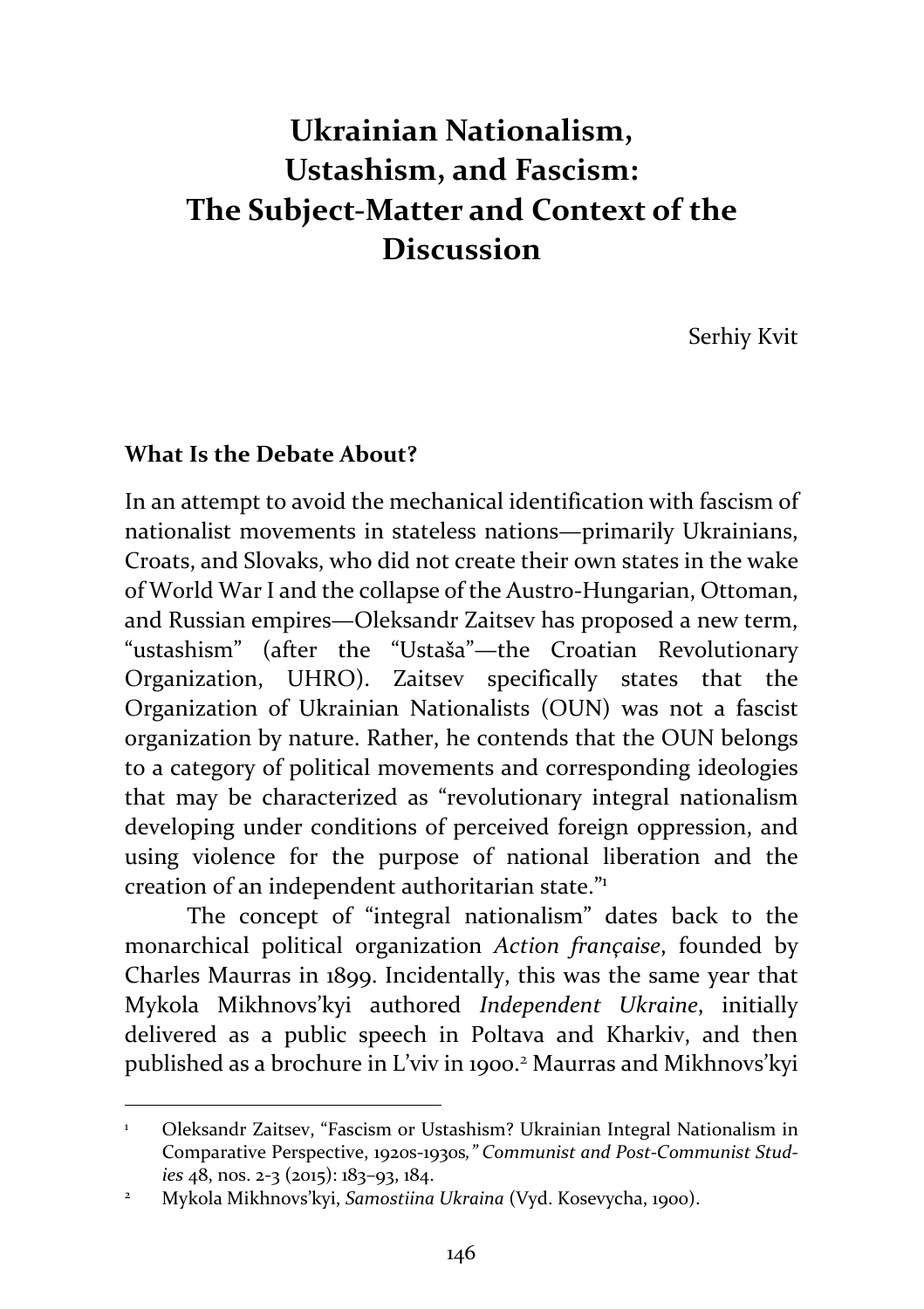put forward strikingly similar slogans—"France for the French," and "Ukraine for Ukrainians," respectively. While these slogans appeared more or less simultaneously, they emerged independently of one another, and there is no evidence of any contact between Maurras and Mikhnovs'kyi.

Oleksandr Zaitsev notes that later the concept of "integral nationalism" was adapted and explored further by Carlton Hayes, Peter Alter, and John Armstrong in order to typologize radical nationalist movements, especially so as to distinguish between nations with or without their own states. This was a continuation of a great debate in which Anthony Smith, in particular, considered Nazism and fascism as alternatives to the tradition of European nationalism based on the idea of unique and plural free nations. Indeed, it was Smith who was the first to recognize French integral nationalism as the link between nationalism and fascism.3 For its part, Zaitsev's concept of "ustashism" is intended to establish a distance between the political organizations and ideologies associated with stateless nations, on the one hand, and such phenomena as (Italian) Fascism, (German) Nazism, or (Spanish) Falangism, on the other. The latter all emerged in the context of established states, and are generalized under the term "generic fascism" in the research literature.

Tomislav Dulić and Goran Miljan have criticized Oleksandr Zaitsev's approach on the grounds that "by the late 1930s *ustaštvo* was basically another iteration of fascism that contained the usual specificities to suit a local historical, political, and cultural context."4 These authors also deny the existence of fundamental differences between nationalist organizations and their ideologies in nations with or without states, and, most interestingly, they refer to subject identity (effectively equating this with state independence) within the USSR, as if such identity was related to the Ukrainian nationalist

<sup>3</sup> Oleksandr Zaitsev, "'Integral'nyi natsionalizm' iak teoretychna model' dlia doslidzhennia ukraiins'koho natsionalistychnoho rukhu," *Ukrains'kyi Vyzvol'nyi Rukh* 15 (2011): 5–25. 4 Tomislav Dulić and Goran Miljan, "The Ustašas and Fascism: 'Abolitionism,'

Revolution, and Ideology, 1929–42," *Journal of Soviet and Post-Soviet Politics and Society* 6, no. 1 (2020): 277–305, here 305.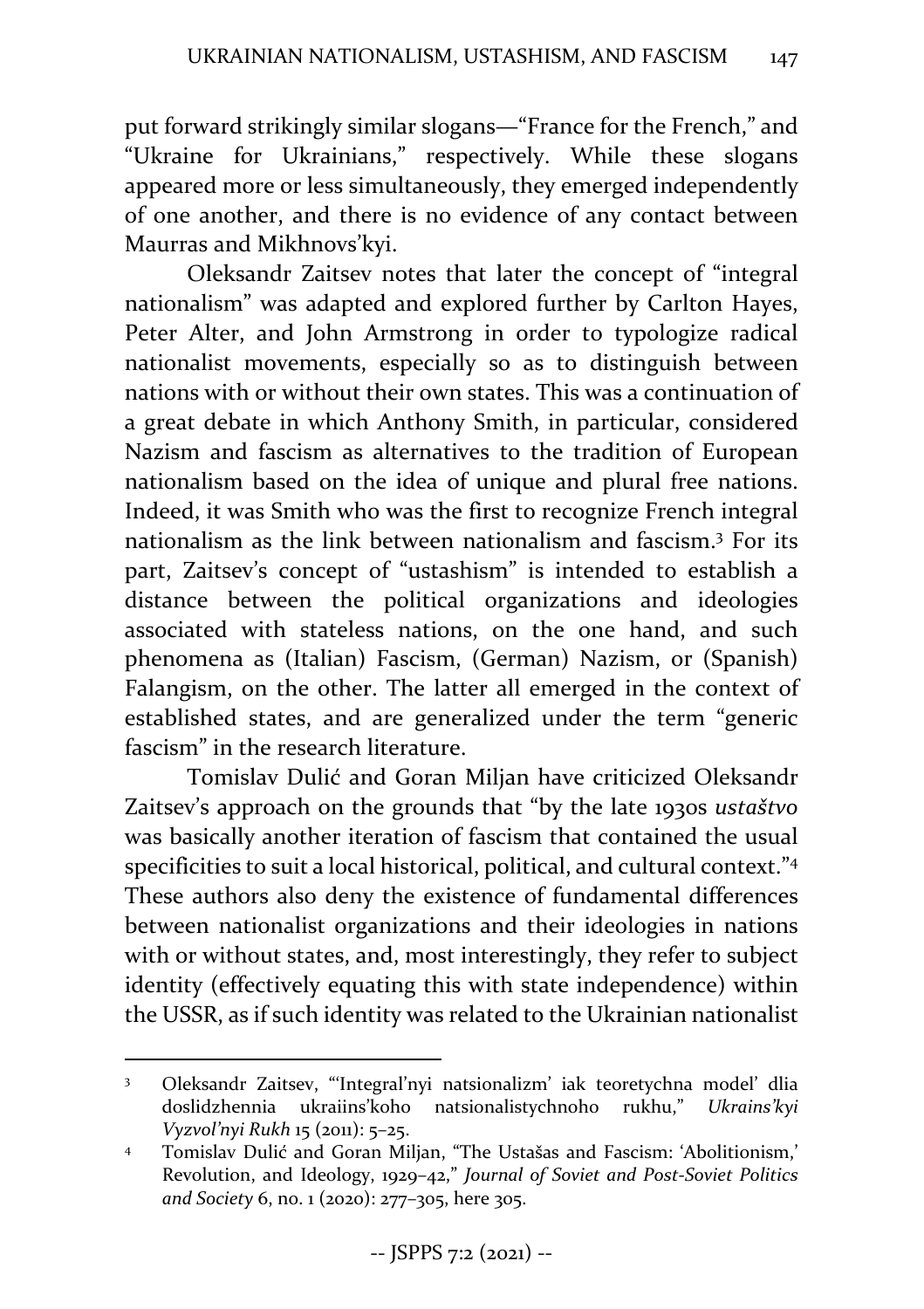movement. Specifically, they point to the fact that "the status of Ukraine as one of the founding republics of the Soviet Union that nominally retained a large part of its sovereignty and the right of secession,"<sup>5</sup> as though this fact somehow meant that the Ukrainian nationalist movement could rightfully be designated as fascist. Contextually, such statements are ridiculous and absurd.

It is important to note that Oleksandr Zaitsev does not insist on his term: "[…] (if anyone can suggest a better one, I am ready to accept it), but I insist that ultra-nationalist (integral nationalist) movements in stateless nations are typologically different from ultra-nationalist, in particular fascist, movements in nation-states and, therefore, they should be considered a separate genus of ideological movements."6 In this essay, I discuss not the specific term itself, but the underlying concept, which I view as rational and useful for comparative study of nationalist movements in interwar Europe.

#### **The Deeper Subject of the Discussion**

As we can see, the discussion is complex because of the ambiguity inherent to any typology of nationalist movements. The specific national phenomena and the circumstances in which the movements developed resulted in distinctive functional features. For example, it is extremely problematic to apply the definition "integral nationalism" in the Ukrainian context precisely because it originates from *Action française* and is hence associated with the latter's characteristics.

If one examines the ideological legacy of the Organization of Ukrainian Nationalists (OUN), and specifically, the writings of Dmytro Dontsov, it immediately becomes obvious that the Ukrainian nationalist movement never emphasized ethnic exclusiveness—in any of its "active," "volitional," or "organized" embodiments. Indeed, we can even find the opposite in Dontsov's

<sup>5</sup> Dulić and Miljan, "The Ustašas and Fascism," 281. 6 Oleksandr Zaitsev, "On Ustashism and Fascism: A Response to Critics," *Journal of Soviet and Post-Soviet Politics and Society* 6, no. 1 (2020): 125.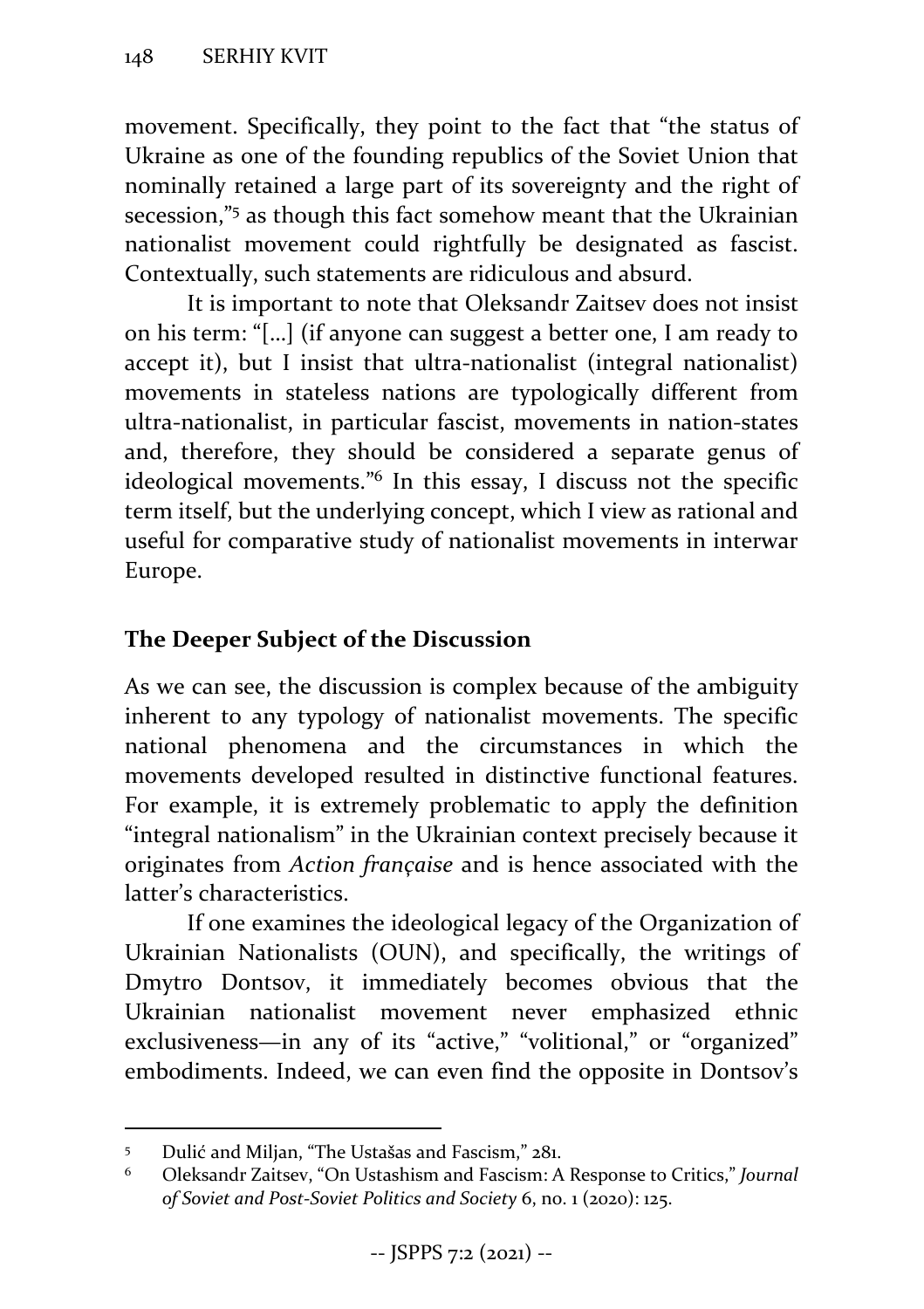works: his alternative slogan "Ukrainians for Ukraine"<sup>7</sup> is closer to a call for responsible leadership in the struggle to create one's own state than to any claim to ethnic exclusivity.

At first reading it might seem that the slogan "Ukraine for Ukrainians" (authored by Mykola Mikhnovs'kyi), was quite in line with the principles of *Action française*. But deeper analysis of the Ukrainian context calls this claim into question. After all, the draft Ukrainian Constitution, published in September 1905 in the only issue of the Ukrainian People's Party newspaper under the title "Independent Ukraine," for a state which, unlike France, did not exist on the global map at that time, guaranteed all rights to national minorities.8 Therefore, we should interpret Mikhnovs'kyi's slogan after 1899 as a call to fight against the occupiers—a call to (re)establish an independent Ukrainian state and realize the nation's right to self-determination. As a lawyer, Mikhnovs'kyi paid much attention to the legal justification of the Ukrainians' right to state independence, in particular, through revision of the 1654 Pereyaslav Agreement between Ukraine and Russia.

The French context of monarchical nationalism was quite different at the time. *Action française* developed in the context of a strong state, and so this movement was linked to colonial traditions of global empire. It called for domination of weaker social elements that did not fit its concept of national exclusiveness and narcissism.

The idea of national "integrity" that is central to the Ukrainian liberation movement places national priorities over all else. This idea is rooted in a romantic perception of the nation, initiated by Taras Shevchenko in his poem "To my fellow-countrymen, in Ukraine and not in Ukraine, living, dead and as yet unborn, my friendly epistle" written on 14 December 1845. There we can see a nation as a community existing outside of time and space.

<sup>7</sup> Dmytro Dontsov, "Na dva fronty," *Zahrava* 9 (1923). 8 Mykola Mikhnovs'kyi, "Osnovnyi Zakon 'Samostiinoii Ukraiiny' Spilky narodu Ukrains'koho," *Samostiina Ukraina* 1 (1905). Article 117 stated: "Foreigners who settled in Ukraine 10 years before the proclamation and enactment of this principal law shall be considered as those who have lived continuously and along with natural Ukrainians (…)".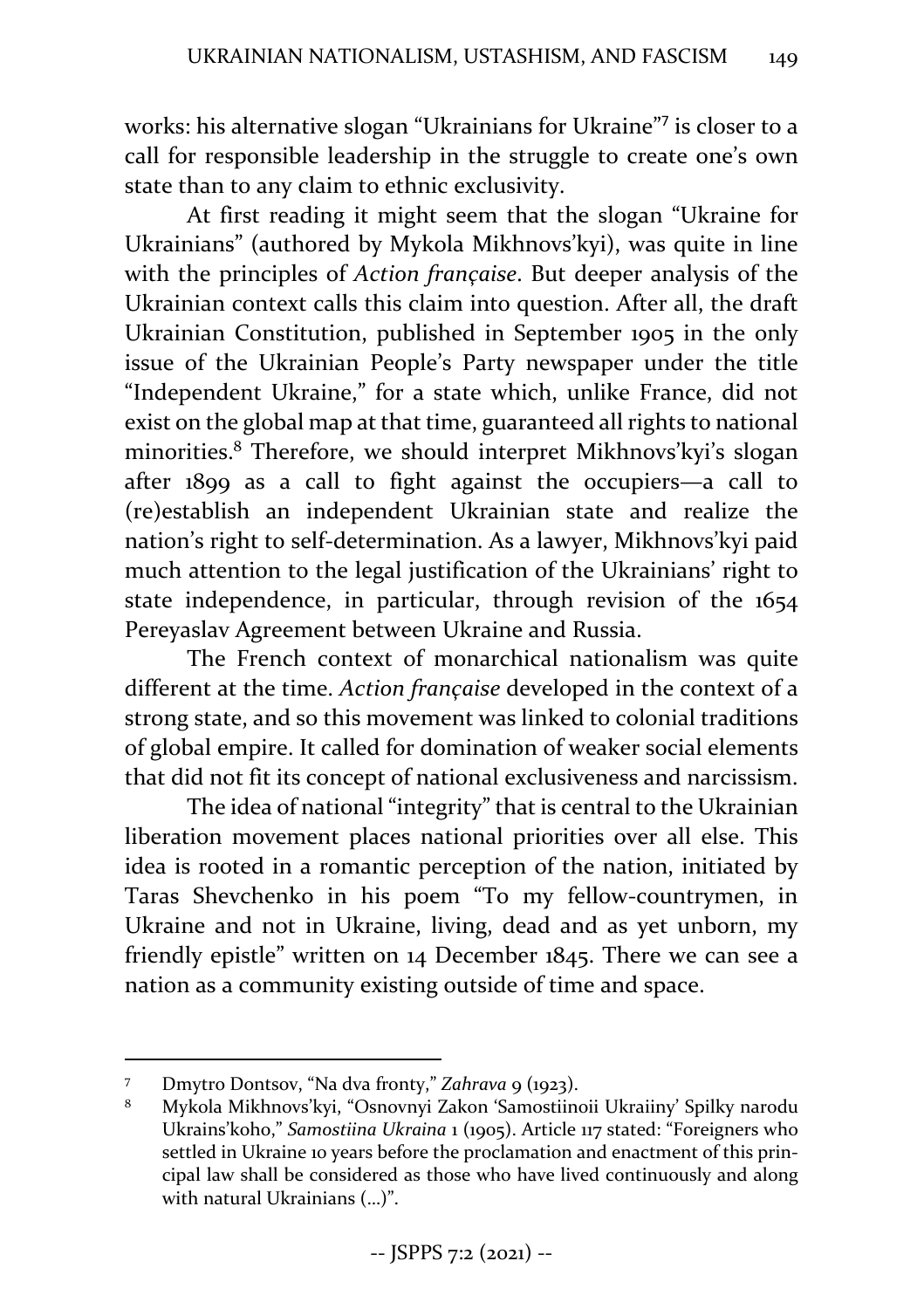Taras Shevchenko's vision was influential in shaping the ideology of Ukrainian nationalism. In particular, the OUN adopted another of Shevchenko's formulations in viewing the Russian Empire/Soviet Union as a "prisonhouse of nations" that must be destroyed by all means. Starting from 1940, the Ukrainian nationalist movement officially used the slogan: "Freedom to the peoples! Freedom to the individual!" Such a goal would be unthinkable for fascist movements with their deeply rooted étatism.

National "integrity" was also supported by Ivan Franko, a prominent Ukrainian intellectual, in a media discussion spawned by the publication of Mykola Mikhnovs'kyi's *Independent Ukraine*. In his essay "Beyond the Limits of the Possible" (1900), Franko takes the side of Mikhnovs'kyi, reflecting on the "ideal of political independence" and the "ideal of national independence."9 He does not express any reservation with respect to the slogan "Ukraine for Ukrainians" because he also perceived it in a national liberation sense, and not through an ethnocentric or xenophobic lens.

#### **So, Who Was Really Who?**

When considering the characteristic features of the Ukrainian nationalist movement, one should question the widespread thesis that attributes an authoritarian nature to the Organization of Ukrainian Nationalists. The OUN was authoritarian in the sense that it was a military organization. Its purpose was not only armed struggle for Ukrainian state independence, but also preparation for World War II, along with other European states and nationalist movements in stateless nations.

The authoritarianism of interwar Ukrainian nationalism did not signify an intention to accomplish any particularly authoritarian/totalitarian project once independent Ukraine had been achieved. Commentary published by Ukrainian nationalists during the interwar period should not be quoted out of context;

<sup>9</sup> Ivan Franko, *Poza mezhamy mozhlyvoho*: *Zibrannia tvoriv u 50 tomakh*, vol. 45 (Naukova Dumka, 1976–86), 279, 280, 285.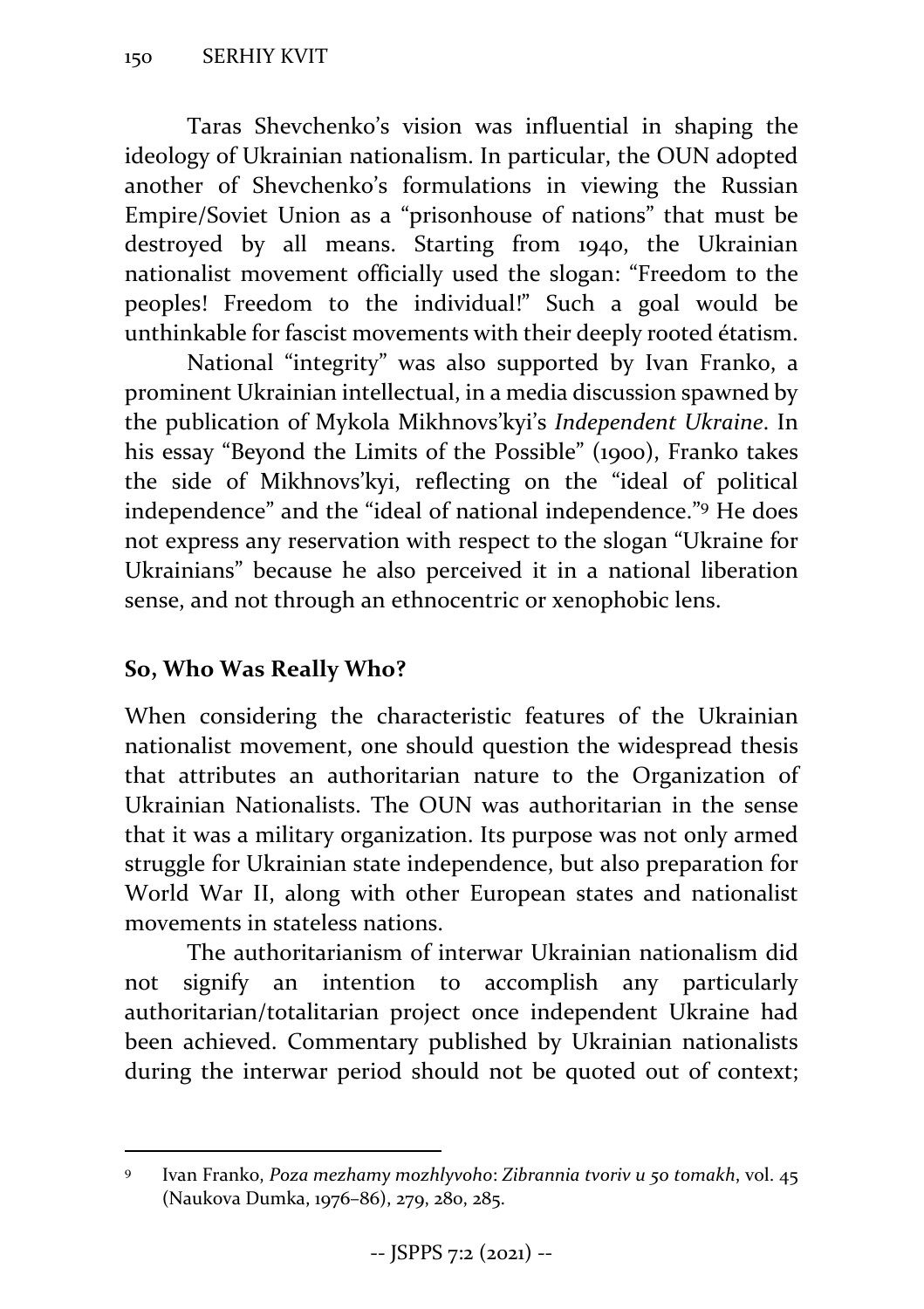doing so does not serve to advance our understanding of the movement.

Likewise, statements about Dmytro Dontsov's "fascination with fascism" are actually quite dubious. Dontsov also "admired" Bolshevism, the Zaporizhian Cossacks, the Crusaders, and the figure of Mohammed—as he did any examples that could "technically" represent "cases of success" to inspire the Ukrainian liberation movement. Similarly, some Western politicians, intellectuals, and businessmen of the interwar period also once "admired" the anticommunist actions of Benito Mussolini and other authoritarian leaders.

Even in Soviet Ukraine, during the Russian Bolshevik occupation, when intellectual discussions used rhetoric like "Away from Moscow!," the writer Mykola Khvyl'ovyi, who coined this phrase, wrote in 1926 that "the hot temper that spawns fascism cannot but invoke sympathy."10 Such a statement would have been treated in a very different way after the Nuremberg trials, but during the interwar period, its contextual meaning was quite different.

At that time, Dmytro Dontsov expressed his sympathy for the political system of Great Britain. In 1933, in a letter to the writer Yurii Klen, he said "I consider England the best creation of modern civilization." $\mu$  Likewise, in 1929, he expressed his admiration for the United States of America.<sup>12</sup> In no way do these facts signify his adherence to the ideals of contemporary liberal democracy. If an understanding of the true ideologies and opinions of the time is our goal, we may not ignore the interwar geopolitical context: On the eve of World War II, the Ukrainian nationalist movement was focused not on the political system of a future Ukraine, but on the struggle for its independence.

<sup>&</sup>lt;sup>10</sup> Serhiy Kvit, "The Ukrainian Liberation Movement in the Interwar Period (1923– 1939)," in *Konferentsiia Dmytra Shtohryna: Zbirnyk materialiv,* ed. S.M. Kvit (Vydavnychyi dim "Kyievo-Mohylins'ka akademiia," 2020), 169. 11 R. Rakhmannyi, "Dmytro Dontsov i Iurii Klen: 1933–1939," in *Ukraina atomnoho* 

*viku: eseii ta statti, 1945-1986* (Homin Ukrainy, 1988), 21. 12 Dmytro Dontsov, "Dukh amerykanizmu," *Literaturno-naukovyi vistnyk*<sup>4</sup>

 $(1929).$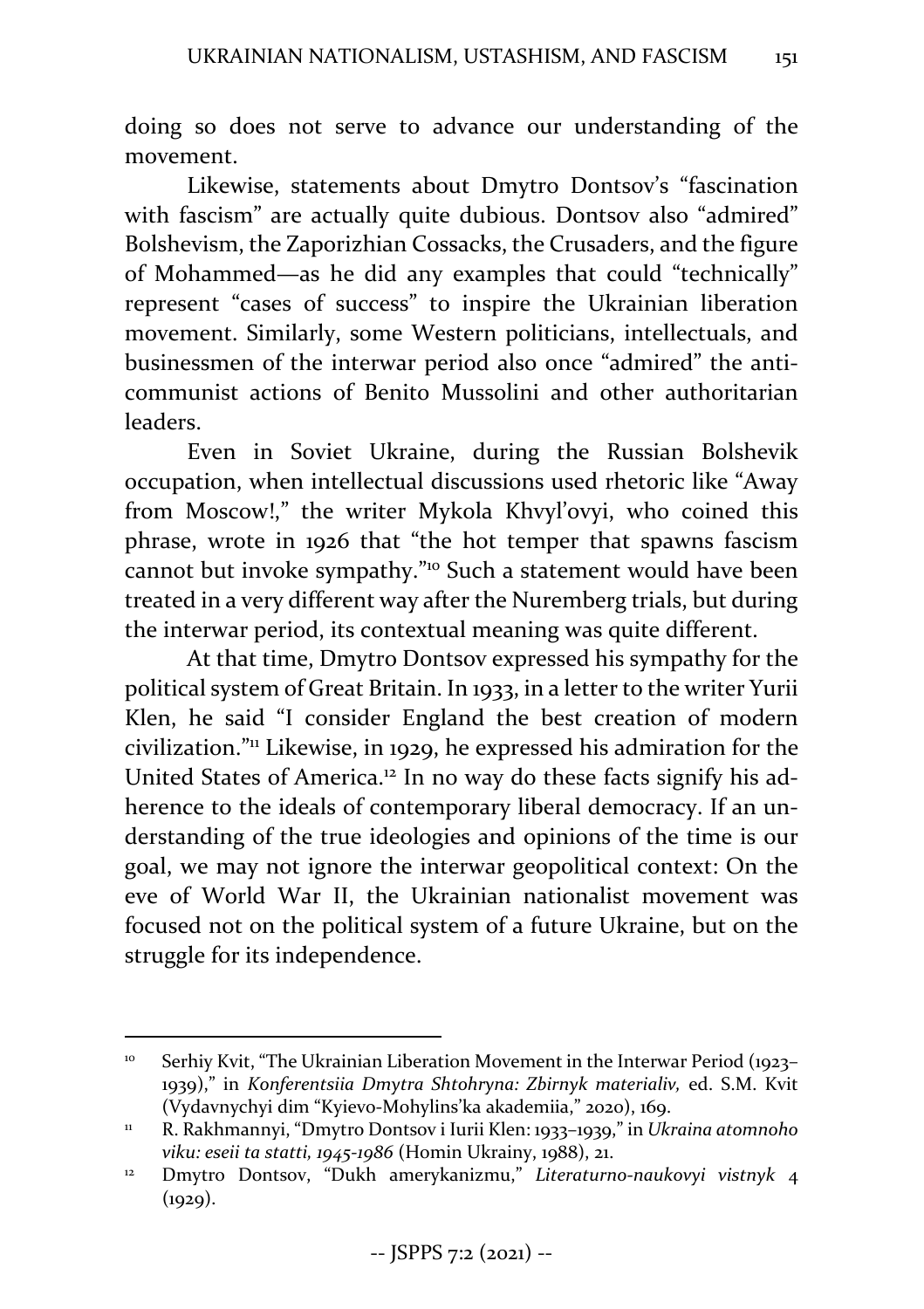One should remember here that the OUN gave rise to three attempts to declare an independent Ukrainian state and create Ukrainian governments. These were Carpathian Ukraine (1939), the Ukrainian State (1941), and the Ukrainian Supreme Liberation Council (1944). The latter was a prototype of a Ukrainian government designed to provide political leadership during the armed struggle of the Ukrainian Insurgent Army. Each of these is important for understanding the OUN's intentions regarding the future political system of independent Ukraine. All three governments were established with elements of a coalition structure—not an authoritarian single-party state.

It should be noted that only the government headed by Avgustyn Voloshyn was actually established in Carpathian Ukraine just before World War II, and it was created as a coalition. After the war started, legal Ukrainian political parties ceased to exist. However, whenever possible, well-known public opinion leaders, experts, scholars, and individuals with different political views were involved in the Ukrainian State Council under Yaroslav Stets'ko, as Prime Minister.

Finally, the Ukrainian Supreme Liberation Council was symbolically headed by Kyrylo Osmak, a former member of the Central Council of Ukraine (1917–18), which emphasized the continuity of Ukrainian statehood since the Ukrainian People's Republic period. That is, all three precedents for creating national governments were attempts at making the latter attractive to society as a whole. Each professed a sharing of political responsibility with leaders who had different political views, but who stood on the platform of an independent Ukraine.

Coming back to the comparative features of the Ukrainian and Croatian nationalist movements, it should be noted that they had much in common. Oleh Bahan points out that "the Croatian topic arose in 1913 for the first time in the discourse of the emerging Ukrainian nationalist movement of the 20th century, at the  $2<sup>nd</sup>$ Student Congress in L'viv in the famous speech of Dmytro Dontsov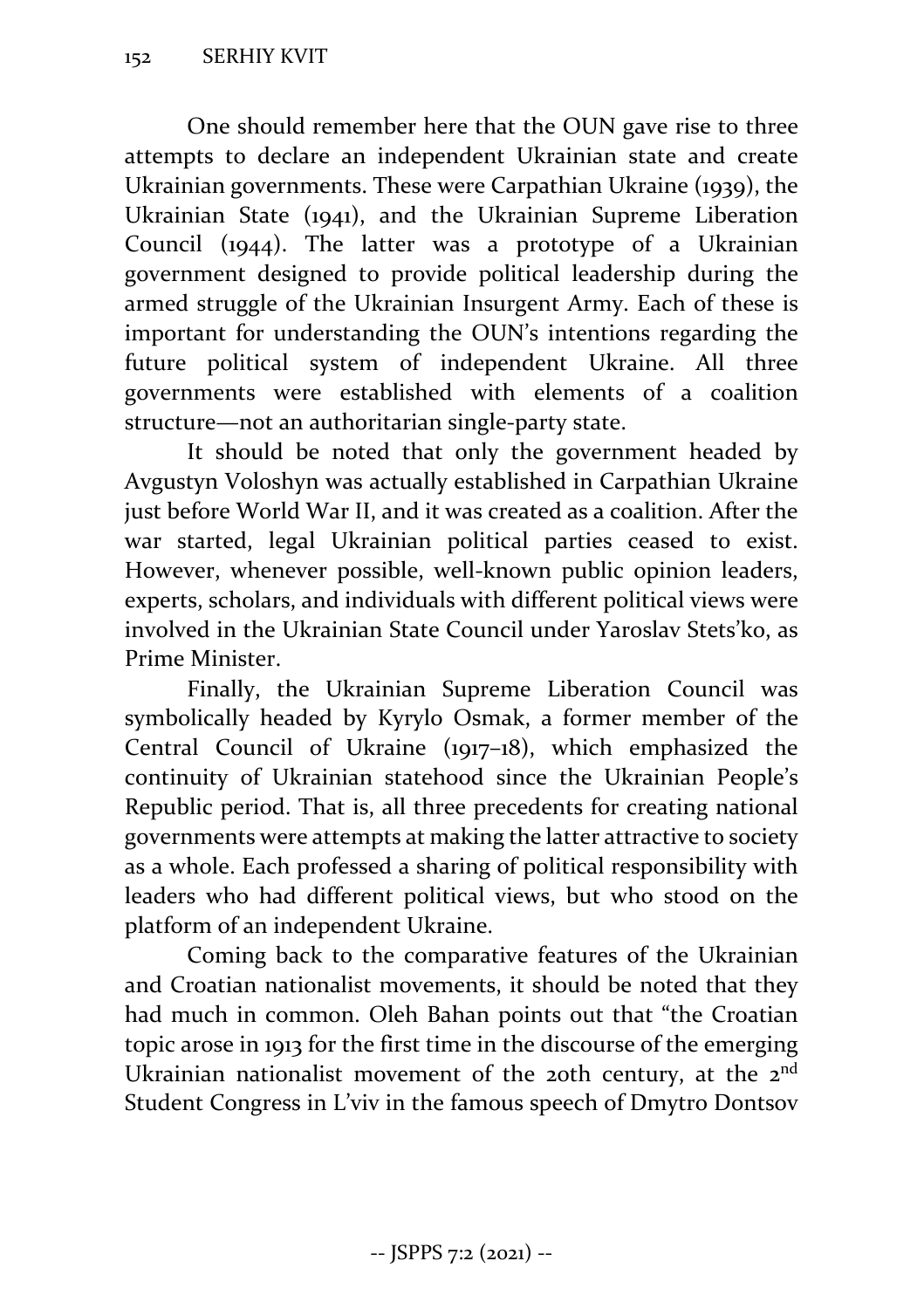(1883–1973) titled 'The Current State of the Nation and Our Tasks'."13 Bahan writes about political and institutional cooperation, exchange of ideas, and artistic contacts taking place in the context of the very similar historical task facing Ukrainians and Croats: to create their own independent state. The OUN member Bohdan Kravtsiv played a special role in the development of Ukrainian– Croatian dialogue.

The idea of typological similarity between the OUN and the Ustašas is thus fruitful. However, according to Bahan, it is important to remember how the two political traditions differ. Unlike the Ukrainians, the Croats for a long time had had state autonomy, and their own idea of monarchy, and they had been more deeply immersed in the Western European cultural and political context. At the same time, Ivan Patryliak reminds us that

firstly, until 1941 the Ustašas were mostly an émigré organization, which had little influence in Croatia after the 1932 Lika uprising and which, unlike the OUN, could not boast of an extensive underground network at home. So, the Ustašas really "received" their statehood from the Nazis and fascists whose recipes they followed for nation-building. Secondly, in 1941, OUN members (specifically, the Bandera organization) strongly rejected the Slovak or Croatian type of ersatz statehood (and informed Berlin of this in a special memorandum on 23 June 1941).<sup>14</sup>

That memorandum was prepared by Ukrainian nationalists on 15 June 1941 and handed over to the Reich Chancellery on 23 June 1941. The text contained ruthless criticism, edification, and even threats towards the Third Reich, as well as demands for complete state independence and the creation of a full-scale Ukrainian army. The document strictly rejected the Croatian and Slovak "models":

<sup>&</sup>lt;sup>13</sup> Oleh Bahan, "Khorvatska tema v ukrains'kii natsionalistychnii presi 1930-1940-kh rokiv*,"* in *Ukraina i Horvatiia: Istorychni paraleli. Materialy Druhoii mizhnarodnoii ukrainsko-khorvatskoii naukovoii konferentsiii* (Boikivske etnolohichne tovarystvo, Kafedra ukrains'koii movy ta literatury Sveučilište u Zagrebu, 2019), 366; and Dmytro Dontsov*, Suchasne polozhennia natsii i nashi zavdannia* (Vydavnytstvo Ukrains'koho students'koho soiuza "Moloda Ukraina," 1913). 14 Ivan Patryliak, "Vidhuk ofitsiinoho oponenta na dysertatsiiu Oleksandra

Zaitseva 'Ukrains'kyi intehral'nyi natsionalizm (1920–1930-ti roky): heneza, evoliutsiia, porivnial'nyi analiz'," Kyiv, 2014.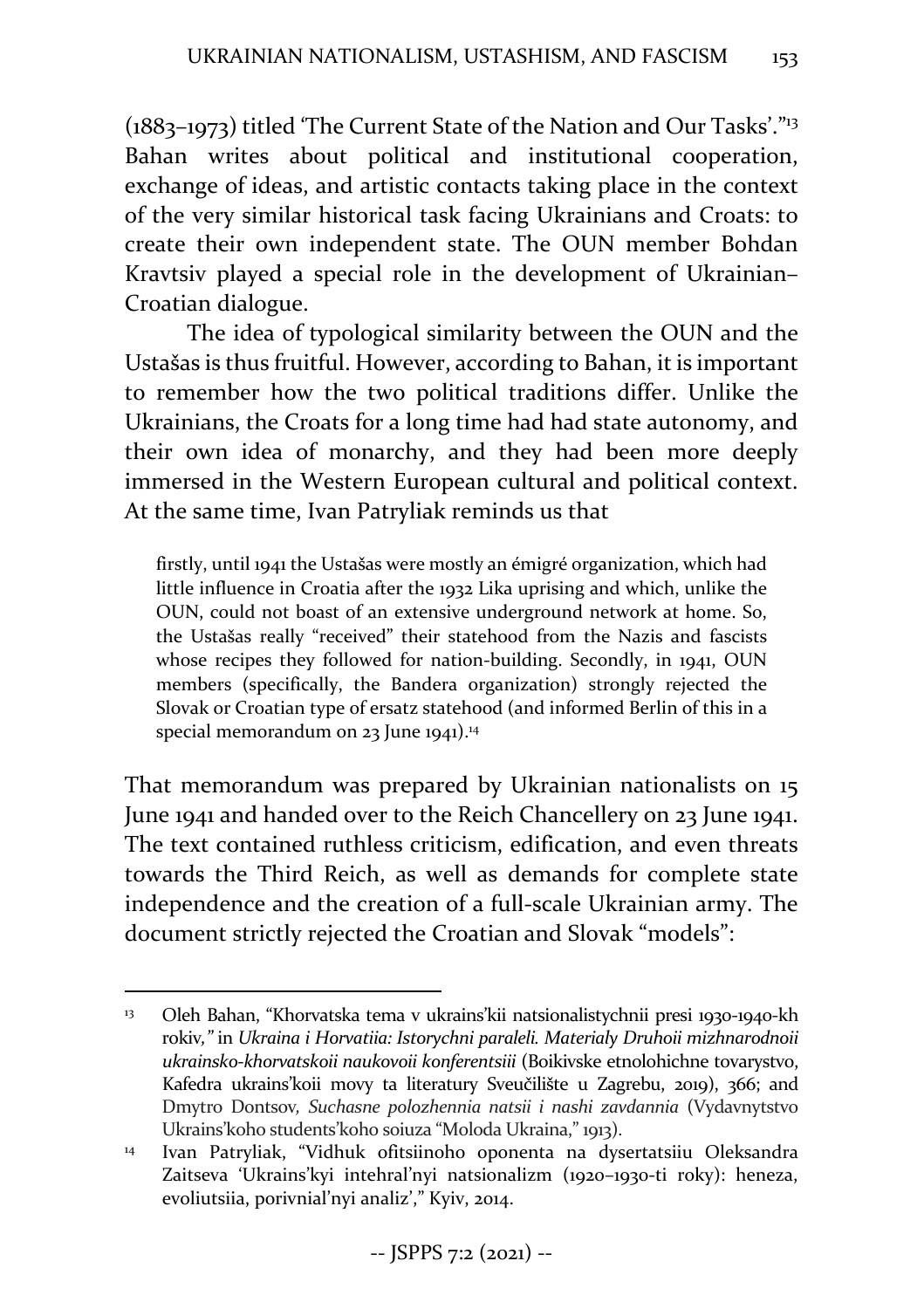It must be stated that there is no analogy for resolving the Ukrainian issue. Since 1938, two new states have emerged in Europe: Slovakia and Croatia. Without taking into account the difference in area and population of the countries, the Ukrainian problem is far more outstanding […] This cannot be the final resolution of the problem on which further German-Ukrainian relations depend, and cannot be the methods to be used from the very beginning. […] The Organization of Ukrainian Nationalists, which has for many years been leading the vibrant part of the Ukrainian people in its revolutionary struggle for Ukraine's state independence, and educating the entire Ukrainian people for this duty, is ready to lead this struggle to achieve its national ideal<sup>15</sup>

After the proclamation of the Ukrainian State in L'viv on 30 June 1941, as part of the so-called "policy of fulfilled facts" pursued by the OUN, the German occupation authorities imprisoned many members of the leadership and started large-scale repressions against the nationalist movement. In response, the OUN, keeping to the promises stated in the abovecited memorandum, launched an insurgent movement and created the Ukrainian Insurgent Army. Those events are highlighted by the historian Volodymyr Kosyk, whose research is based on sources in German archives.<sup>16</sup>

#### **More about the Context**

After World War I had come to an end, Ukrainian society was left with two possible choices: either to accept defeat and abandon any intentions to create an independent state or to continue the armed struggle. All the major players in the European arena had denied Ukrainians the right to their own state. The refurbished Russian Empire—the Soviet Union—organized the Holodomor in 1932–33 on the territory of the quasi-state called the Ukrainian Socialist Soviet Republic, threatening the physical existence of the Ukrainian

<sup>15</sup> Ivan Patryliak*, Vyzvol'na borot'ba OUN ta UPA (1939–1960 rr.*) (Vyd. ADEF-Ukraina, 2019), 117. 16 Wolodymyr Kosyk, *L'Allemagne national-socialiste et l'Ukraine* (Publ. de l'Est

Européen, 1986); and *Ukraina u Druhii svitovii viini: Zbirnyk nimets'kykh arkhivnykh materialiv (1944—1945) u 4 tomakh,* edited by Volodymyr Kosyk (L'vivskyi natsional'nyi universytet im. Ivana Franka; Instytut ukrains'koii arkheohrafii ta dzhereloznavstva im. M. Hrushevs'koho NAN Ukrainy, 2000).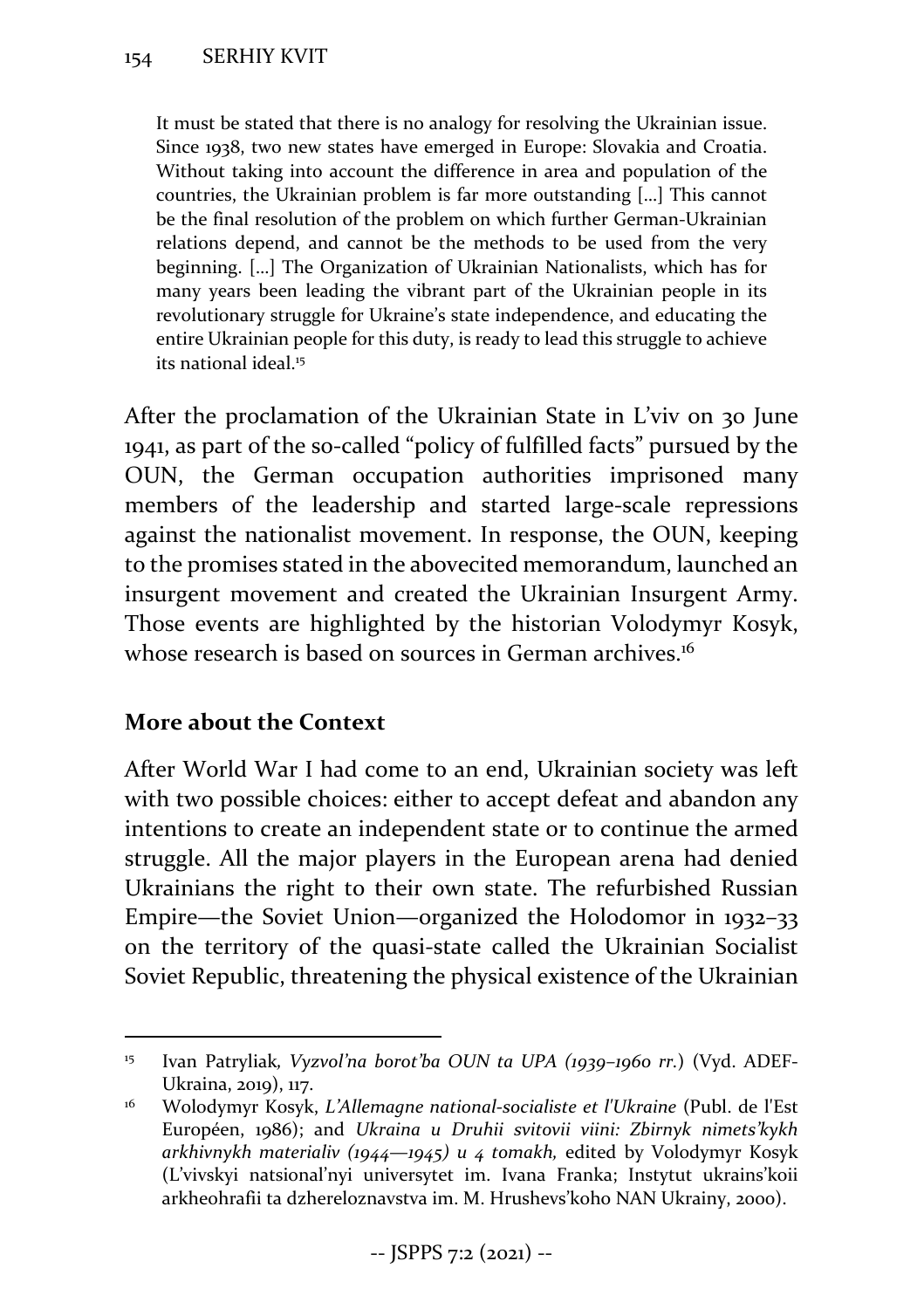nation. The Entente collaborated with the newly created states, which also pursued a policy of denationalization of the Ukrainian population in their territories (first of all, Poland, Romania, and Hungary). Altogether, those countries viewed the "Ukrainian question" from the position of "no state—no problem." Only Czechoslovakia headed by Tomáš Masaryk was an exception.

Therefore, the Ukrainian nationalist movement did not have much choice but to cooperate with Italy, Lithuania, Finland, and Germany (with the *Abwehr*), on a joint anti-communist platform. For these same reasons, the Entente countries also engaged in similar cooperation. That period in history saw a sort of "fashion for authoritarianism," a massive preparation for World War II. For the OUN, it also put forward the task of national mobilization in the face of deadly danger for Ukrainians, who had neither their own army nor state.

It does not make sense to assess the European national liberation movements of the interwar period, in particular the Ukrainian movement, through the rhetoric of the 1945–46 Nuremberg process. Doing so would mean eliding important aspects of the interwar context, such as the fact that the Allies denied military support to Finland against Soviet invasion. They turned Carl Gustaf Mannerheim into an ally of Hitler's Germany. Likewise, it would mean ignoring the fact that Stalin had begun the war as a natural ally of Hitler. Later, he situationally continued the war within the anti-Hitler coalition, and it was this that allowed him to avoid international condemnation for crimes against humanity.

Norman Naimark points out that almost all the members of the Soviet delegation to the Nuremberg trials had been involved in the mass repressions within the USSR and therefore deserved to be put on trial alongside the Nazi criminals:

After having demonstrated his worth as a vicious and unrelenting attack dog of Stalin's during the Moscow trials, where he abused the defendants and shouted down their attempts to clear themselves of impossible charges, Vyshinskyi was deputy foreign minister in 1946 during the Nuremberg trials and head of a secret special commission on Nuremberg that reported directly to Molotov and Stalin. The main job of the commission […] was to make sure that there was no public discussion of Nazi-Soviet relations (not

-- JSPPS 7:2 (2021) --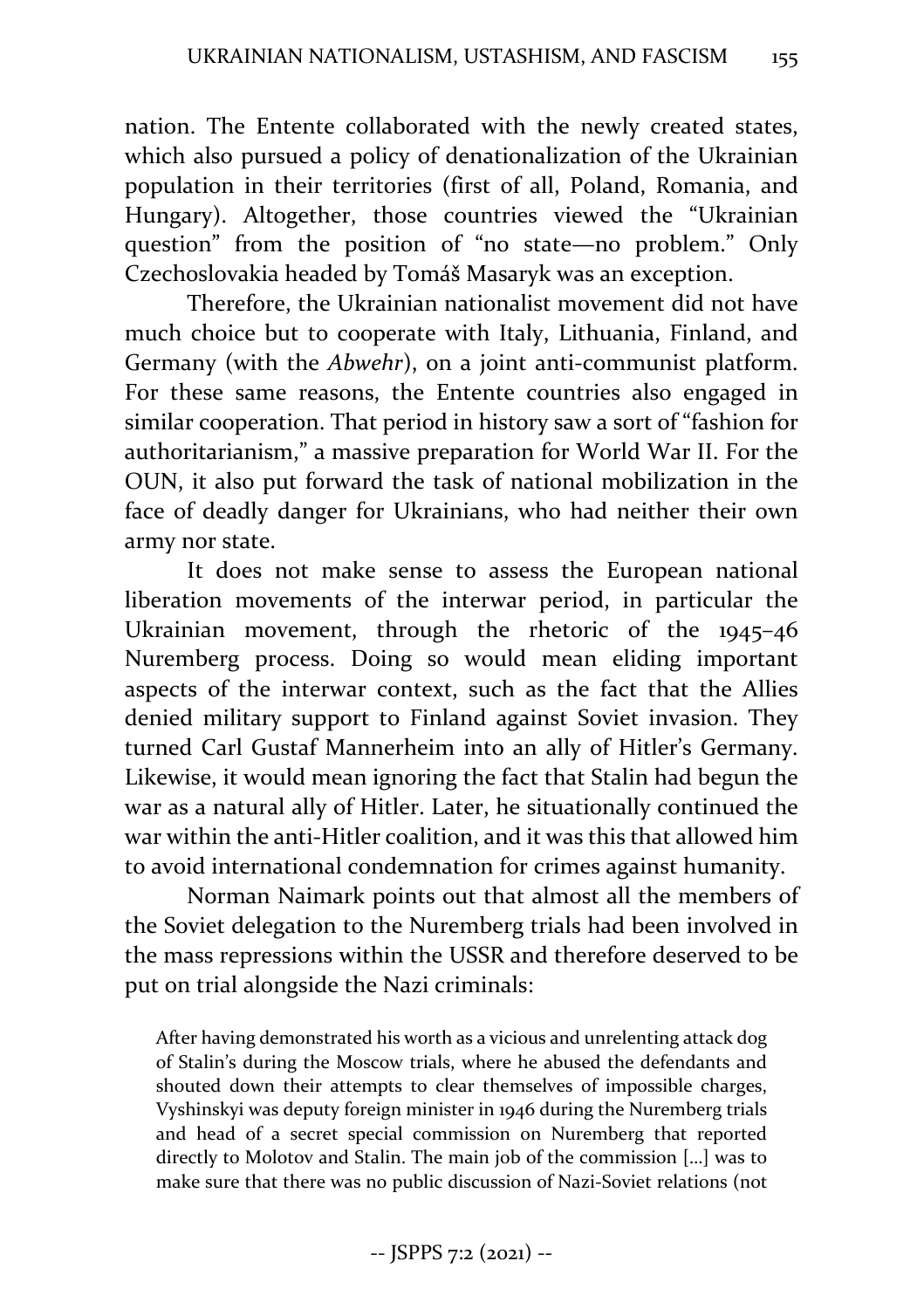to mention cooperation!) during the period of the pact, 1939–41. The Soviet government was especially concerned that the secret protocols of the Nazi-Soviet Pact were not mentioned at all.<sup>17</sup>

Finally, according to Norman Davies, the discursive problem that plagues the Ukrainian nationalists is rooted in the fact that they fought not only against Hitler but also against Stalin.18 Many in the West continue to regard the latter not as a necessary evil in the fight against another evil, but as a "great ally" of the West in the Second World War.

#### **Conclusion**

When it comes to the OUN, discussions concerning typologies of European interwar nationalist movements in the 20th century are rooted in the "presumption of guilt." According to some, given the OUN's alleged pro-fascist orientation, it was only by mere accident that it did not materialize into a quasi-state, following the path taken by Croatia and Slovakia. Such a view comes from an observation made by Alexander Motyl, which should be considered in a broader context: "Paradoxically, repression proved to be the best thing that could have happened to the OUN, saving it from the collaborationist fate of the Croatian Ustasha or the Slovak People's Party."<sup>19</sup>

A collaborationist quasi-state of this kind did not materialize in Ukraine since it was fundamentally impossible. On the one hand, Hitler unleashed World War II, intending to expand the "living space" for the Germans into the East: *Lebensraum im Osten*. First of all, this applied to Ukraine. The Ukrainian territory had been devised for the Third Reich, not for Ukrainians.

On the other hand, the facts prove that the OUN was never going to agree to Hitler's projects. The OUN was fighting the war on all fronts, against literally everyone who opposed Ukrainian

<sup>&</sup>lt;sup>17</sup> Norman M. Naimark, *Stalin's Genocides* (Princeton University Press, 2010), 18.<br><sup>18</sup> Norman Davies, *Europe: A History* (Oxford University Press, 1996), 1032.<br><sup>19</sup> Alexander J. Motyl, *Dilemmas of Independence: Ukrai* 

<sup>(</sup>Council of Foreign Relations Press, 1993), 95.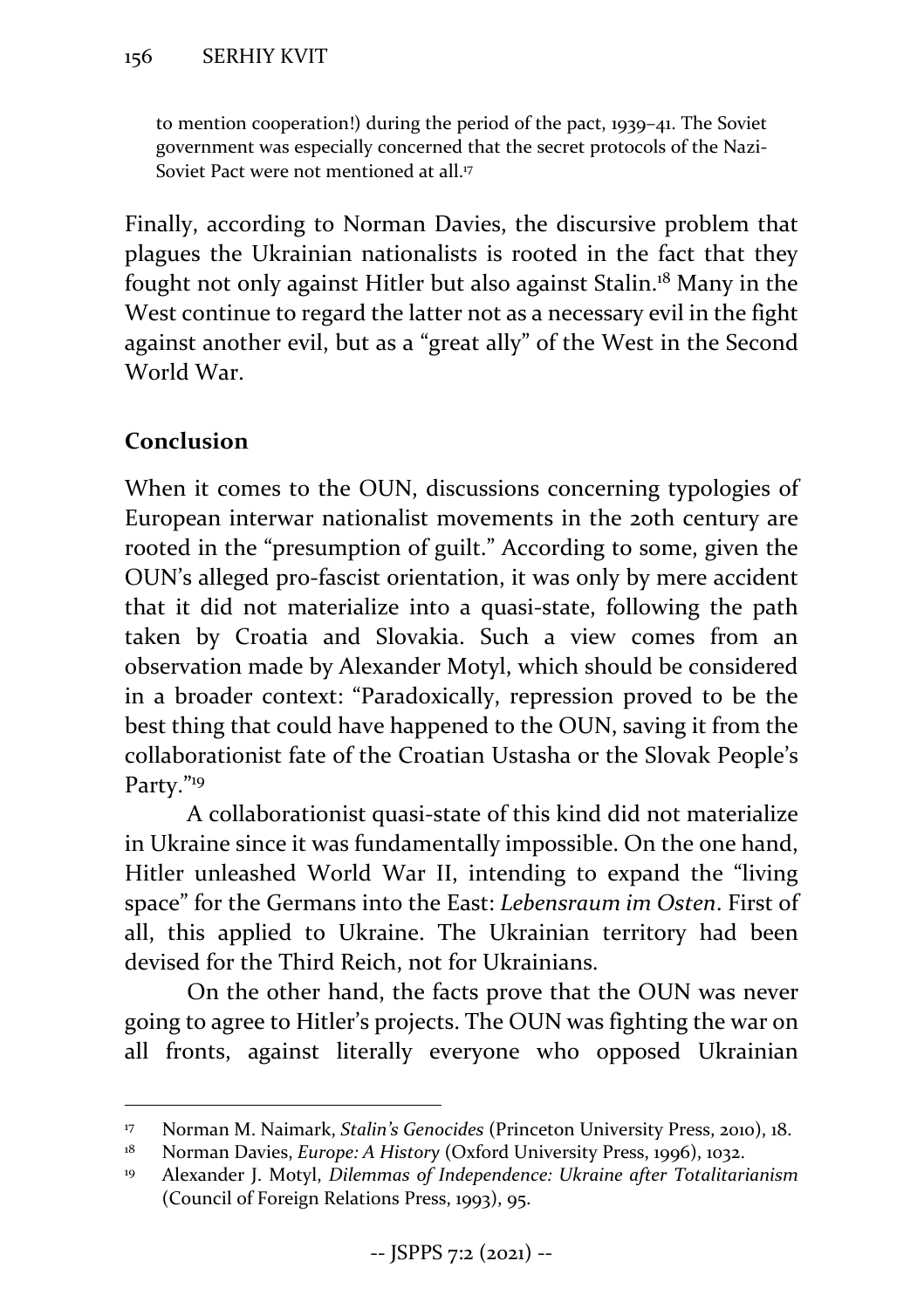independence—first of all, against Nazi Germany and the Soviet Union (a new iteration of the Russian Empire). It is this antiimperial focus that makes the ideological heritage of the Ukrainian liberation movement so relevant today.

This is, in particular, relevant when trying to better understand Putin's Russia, which has set the "Great Patriotic War" narrative as the main ideological basis for the world's largest "fake news factory," an integral part of the global post-truth phenomenon.20 What is the "Great Patriotic War"? In fact, it is almost the same as World War II—only without its beginning (1939– 41), when the Soviet Union collaborated with Nazi Germany. Today, the unpunished crimes of the "communist paradise" have sprouted into the generic fascism of Putin's Russia.

Finally, I would like to mention two publications that are conceptually important for the discussion on the typology of nationalism and fascism. The first is Alexander Motyl's 2010 article "Ukraine, Europe, and Bandera," in which he offers extremely valuable thoughts about the nature of both phenomena:

There is no reason that nationalism must have fascist components. The striving for national liberation is perfectly compatible with every philosophy, political ideology, culture, and economic theory. Unsurprisingly, nationalist ideologies and movements have spanned the political spectrum, being found among democrats, liberals, authoritarians, militarists, fascists, Communists, Catholics, Islamists, Jews, and capitalists. Interwar nationalist movements tended to be influenced by the prevailing fascist ethos, just as post-World War II national liberation struggles tended to be influenced by the prevailing Communist ethos—which is simply to say that nationalism is malleable and can adapt itself to a variety of political ideologies, even, as in the nineteenth century, to liberalism. Fascism, meanwhile, presupposes an independent nation state and proposes to reorganize it along specifically fascist lines. In that sense, fascism is not about national liberation per se; instead, it assumes that national liberation and the attainment of a nation state have already taken place. Logically, this means that nation-statehood is a necessary condition of fascism: that is, fascist ideologies, movements, and systems of

<sup>20</sup> Serhiy Kvit, "A Perspective on 'Fake News'," *Kyiv Post*, 8 May 2021.